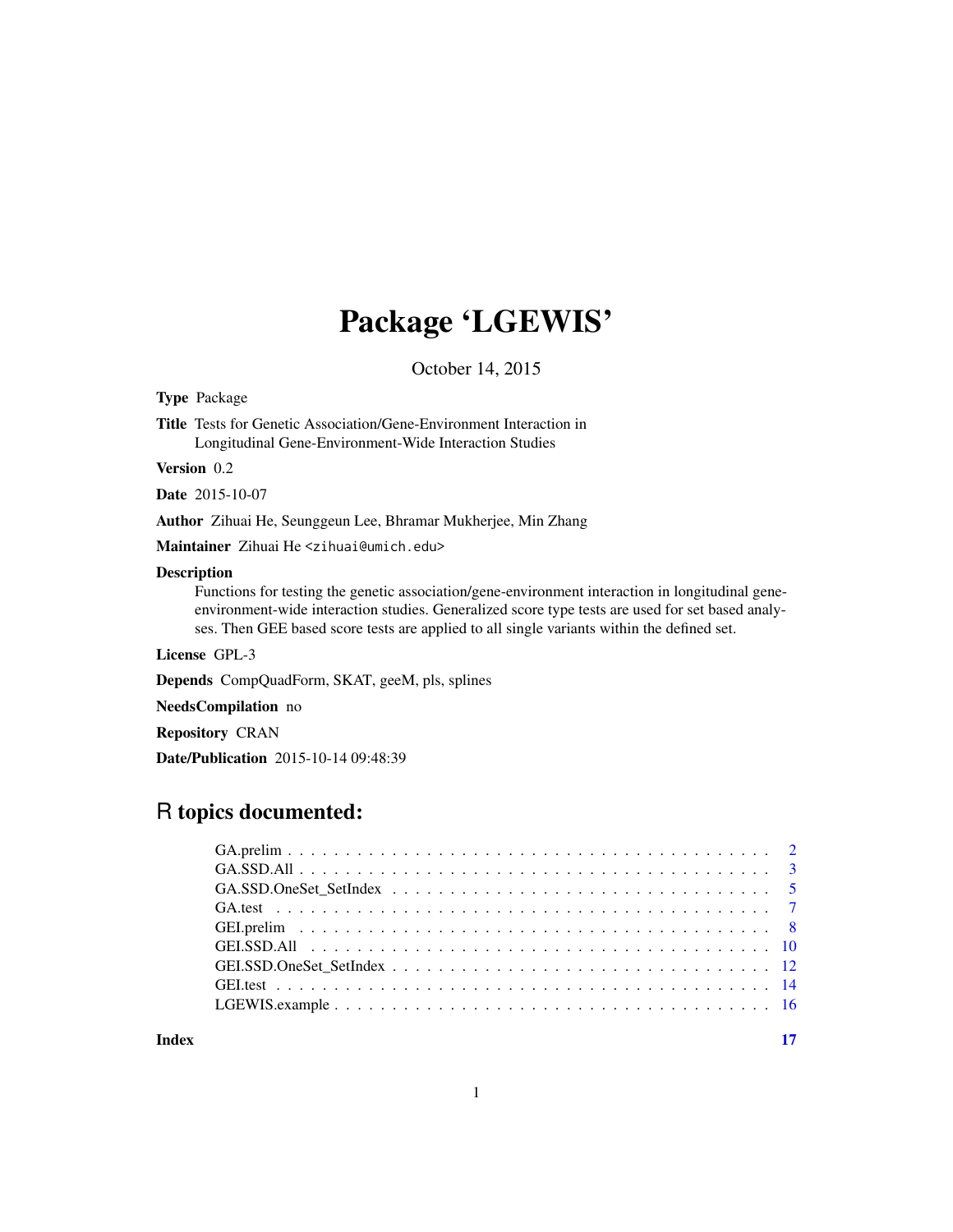<span id="page-1-0"></span>

### Description

Before testing a specific region using a generalized score type test, this function does the preliminary data management, such as fitting the model under the null hypothesis.

#### Usage

```
GA.prelim(Y,time,X=NULL,corstr="exchangeable")
```
#### Arguments

| Y      | The outcome variable, an $n*1$ matrix where n is the total number of observations                                                                           |
|--------|-------------------------------------------------------------------------------------------------------------------------------------------------------------|
| time   | An $n*2$ matrix describing how the observations are measured. The first column<br>is the subject id. The second column is the measured exam $(1,2,3,etc.).$ |
| X      | An $n * p$ covariates matrix where $p$ is the total number of covariates.                                                                                   |
| corstr | The working correlation as specified in 'geeglm'. The following are permitted:<br>"independence", "exchangeable", "ar1".                                    |

#### Value

It returns a list used for function GA.test().

## Examples

library(LGEWIS)

```
# Load data example
# Y: outcomes, n by 1 matrix where n is the total number of observations
# X: covariates, n by p matrix
# time: describe longitudinal structure, n by 2 matrix
# G: genotype matrix, m by q matrix where m is the total number of subjects
data(LGEWIS.example)
Y<-LGEWIS.example$Y;time<-LGEWIS.example$time;X<-LGEWIS.example$X;G<-LGEWIS.example$G
# Preliminary data management
result.prelim<-GA.prelim(Y,time,X=X)
```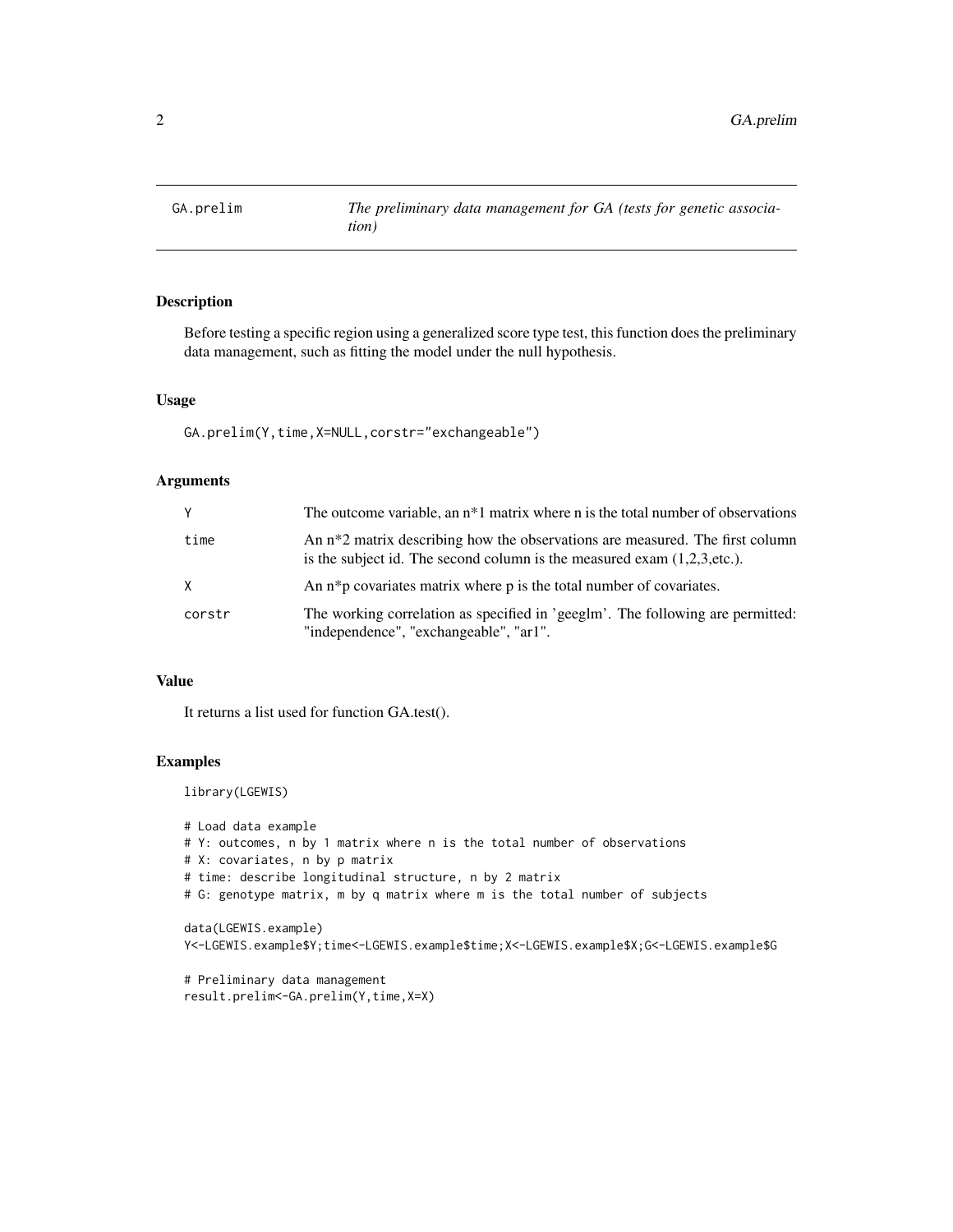<span id="page-2-0"></span>GA.SSD.All *Genetic association tests for multiple regions/genes using SSD format files*

## Description

Test the association between an quantitative outcome and multiple region/genes using SSD format files.

#### Usage

```
GA.SSD.All(SSD.INFO, result.prelim, Gsub.id=NULL, MinP.adjust=NULL, ...)
```
#### Arguments

| SSD. INFO     | SSD format information file, output of function "Open_SSD". The sets are de-<br>fined by this file.                                                                                                                                                                                                                                                                                                    |  |  |
|---------------|--------------------------------------------------------------------------------------------------------------------------------------------------------------------------------------------------------------------------------------------------------------------------------------------------------------------------------------------------------------------------------------------------------|--|--|
| result.prelim | Output of function "GA.prelim()".                                                                                                                                                                                                                                                                                                                                                                      |  |  |
| Gsub.id       | The subject id corresponding to the genotype matrix, an m dimensional vector.<br>This is in order to match the phenotype and genotype matrix. The default is<br>NULL, where the order is assumed to be matched with $Y$ , $X$ , $E$ and time.                                                                                                                                                          |  |  |
| MinP.adjust   | If the users would like to compare with the MinP test, this parameter specify<br>the adjustment thereshold as in Gao, et al. (2008) "A multiple testing correction<br>method for genetic association studies using correlated single nucleotide poly-<br>morphisms". Values from 0 to 1 are permitted. The default is NULL, i.e., no<br>comparison. The value suggested by Gao, et al. (2008) is 0.95. |  |  |
| $\cdot$       | Other options of the generalized score type test. Defined same as in function<br>$"GA.test()"$ .                                                                                                                                                                                                                                                                                                       |  |  |
|               |                                                                                                                                                                                                                                                                                                                                                                                                        |  |  |

## Value

| results | Results of the set based analysis. First column contains the set ID; Second                      |
|---------|--------------------------------------------------------------------------------------------------|
|         | column (second and third columns when the MinP test is compared) contains                        |
|         | the p-values; Last column contains the number of tested SNPs.                                    |
|         | results single Results of the single variant analysis for all variants in the sets. First column |
|         | contains the regions' names; Second column is the variants' names; Third col-                    |

umn contains the minor allele frequencies; Last column contains the p.values.

## Examples

- # \* Since the Plink data files used here are hard to be included in a R package,
- # The usage is marked by "#" to pass the package check.

# library(LGEWIS)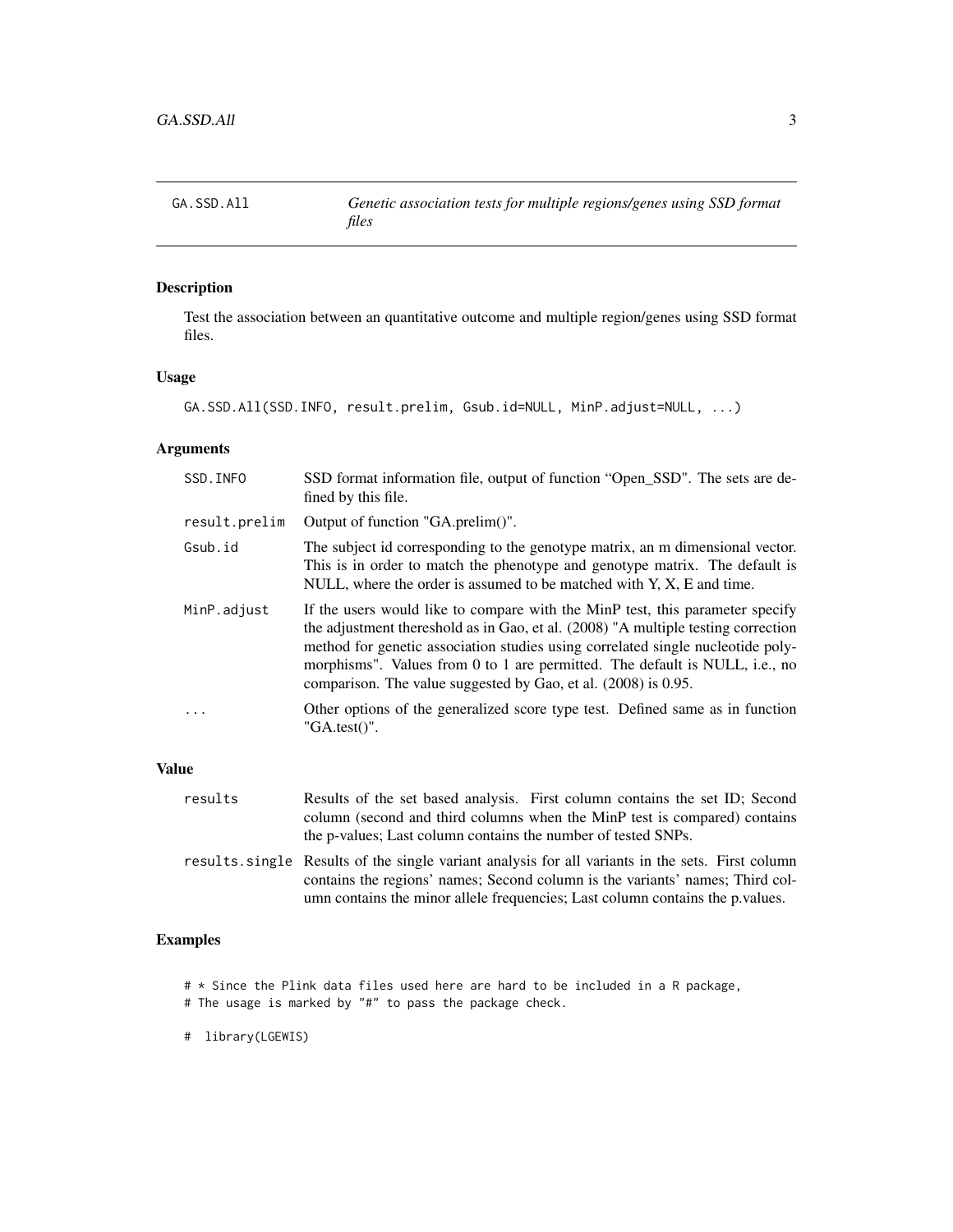```
##############################################
# Plink data files: File.Bed, File.Bim, File.Fam
# Files defining the sets: File.SetID, File.SSD, File.Info
# For longitudinal data, outcome and covariates are saved in a separate file: Y, time, X, E.
# Preliminary work was done using function null.LGRF.
# Create the MW File
# File.Bed<-"./example.bed"
# File.Bim<-"./example.bim"
# File.Fam<-"./example.fam"
# File.SetID<-"./example.SetID"
# File.SSD<-"./example.SSD"
# File.Info<-"./example.SSD.info"
# Generate SSD file
# To use binary ped files, you have to generate SSD file first.
# If you already have a SSD file, you do not need to call this function.
# Generate_SSD_SetID(File.Bed, File.Bim, File.Fam, File.SetID, File.SSD, File.Info)
# SSD.INFO<-Open_SSD(File.SSD, File.Info)
# Number of samples
# SSD.INFO$nSample
# Number of Sets
# SSD.INFO$nSets
## Fit the null model
# Y: outcomes, n by 1 matrix where n is the total number of observations
# X: covariates, n by p matrix
# time: describe longitudinal structure, n by 2 matrix
# result.prelim<-GA.prelim(Y,time,X=X)
## Test all regions
# out_all<-GA.SSD.All(SSD.INFO, result.prelim, MinP.adjust=0.95)
# Example result
# out.all$results
# SetID P.value P.value_MinP N.Marker
# 1 GENE_01 0.91592151 1.00000000 94
# 2 GENE_02 0.31103681 0.06451609 84
# 3 GENE_03 0.05976685 0.49923701 108
# 4 GENE_04 0.09389408 1.00000000 101
# 5 GENE_05 0.10339403 0.67139314 103
# 6 GENE_06 0.94666614 1.00000000 94
# 7 GENE_07 0.47955756 1.00000000 104
# 8 GENE_08 0.99415148 1.00000000 96
# 9 GENE_09 0.29271727 0.78406742 100
# 10 GENE_10 0.29061419 0.67045802 100
# out.all$results.single
# Region.name SNP.name MAF p.value
# 1 GENE_01 SNP0056 0.097 0.343641626676761
# 2 GENE_01 SNP0083 0.11 0.75884859949668
```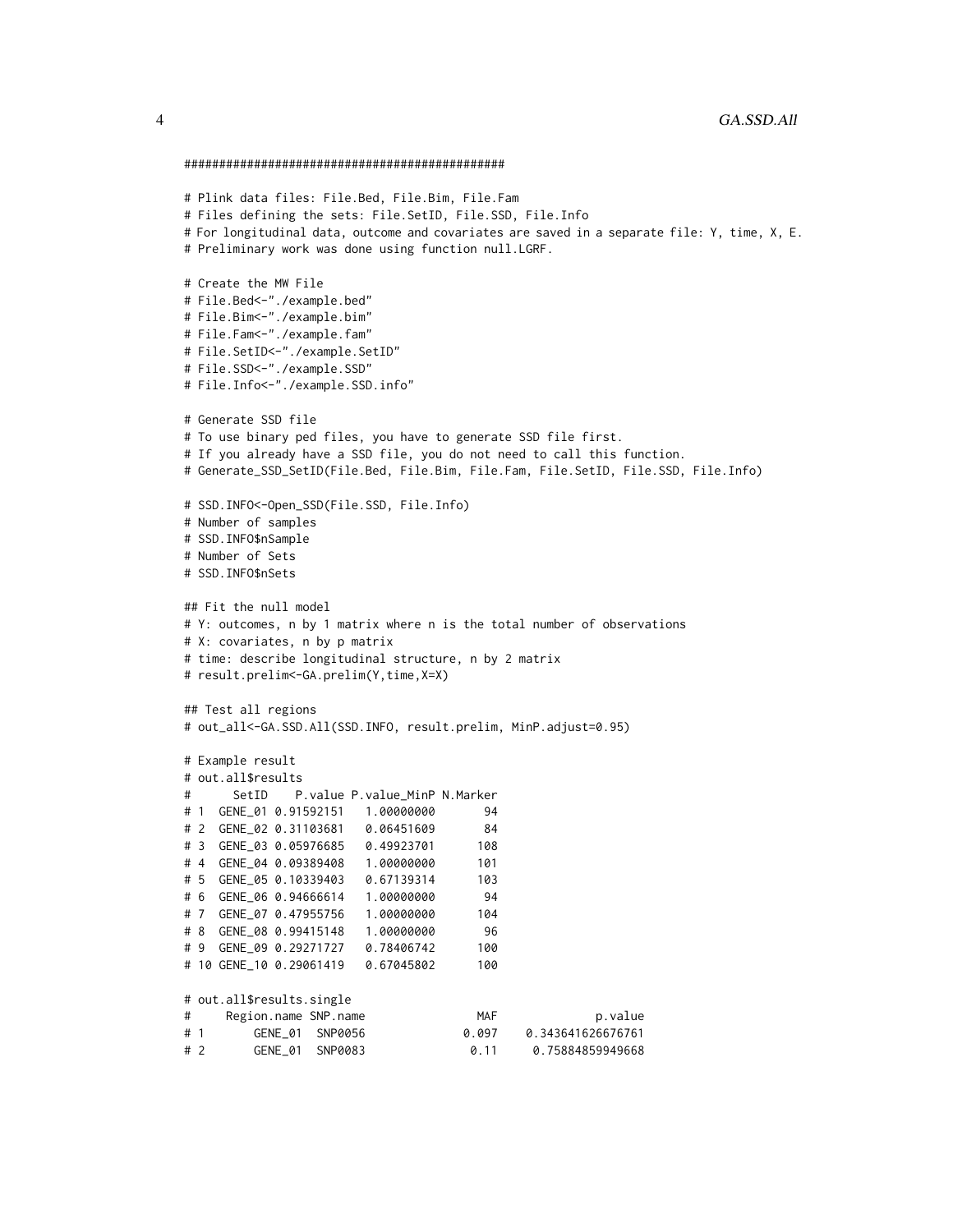<span id="page-4-0"></span># 3 GENE\_01 SNP0035 0.097 0.796572155483814 # ...

GA.SSD.OneSet\_SetIndex

*Genetic association tests for a single region/gene using SSD format files*

## Description

Test the genetic association between an quantitative outcome and one region/gene using SSD format files.

#### Usage

GA.SSD.OneSet\_SetIndex(SSD.INFO, SetIndex, result.prelim, Gsub.id=NULL, MinP.adjust=NULL, ...)

## Arguments

| SSD. INFO     | SSD format information file, output of function "Open_SSD". The sets are de-<br>fined by this file.                                                                                                                                                                                                                                                                                                    |  |  |  |
|---------------|--------------------------------------------------------------------------------------------------------------------------------------------------------------------------------------------------------------------------------------------------------------------------------------------------------------------------------------------------------------------------------------------------------|--|--|--|
| SetIndex      | Set index. From 1 to the total number of sets.                                                                                                                                                                                                                                                                                                                                                         |  |  |  |
| result.prelim | Output of function "GA.prelim()".                                                                                                                                                                                                                                                                                                                                                                      |  |  |  |
| Gsub.id       | The subject id corresponding to the genotype matrix, an m dimensional vector.<br>This is in order to match the phenotype and genotype matrix. The default is<br>NULL, where the order is assumed to be matched with Y, X, E and time.                                                                                                                                                                  |  |  |  |
| MinP.adjust   | If the users would like to compare with the MinP test, this parameter specify<br>the adjustment thereshold as in Gao, et al. (2008) "A multiple testing correction<br>method for genetic association studies using correlated single nucleotide poly-<br>morphisms". Values from 0 to 1 are permitted. The default is NULL, i.e., no<br>comparison. The value suggested by Gao, et al. (2008) is 0.95. |  |  |  |
|               | Other options of the generalized score type test. Defined same as in function<br>$"GA.test()"$ .                                                                                                                                                                                                                                                                                                       |  |  |  |

#### Value

| p.value  | P-value of the set based generalized score type test. |
|----------|-------------------------------------------------------|
| p.single | P-values of the incorporated single SNP analyses      |
| p.MinP   | P-value of the MinP test.                             |
| n.marker | number of tested SNPs in the SNP set.                 |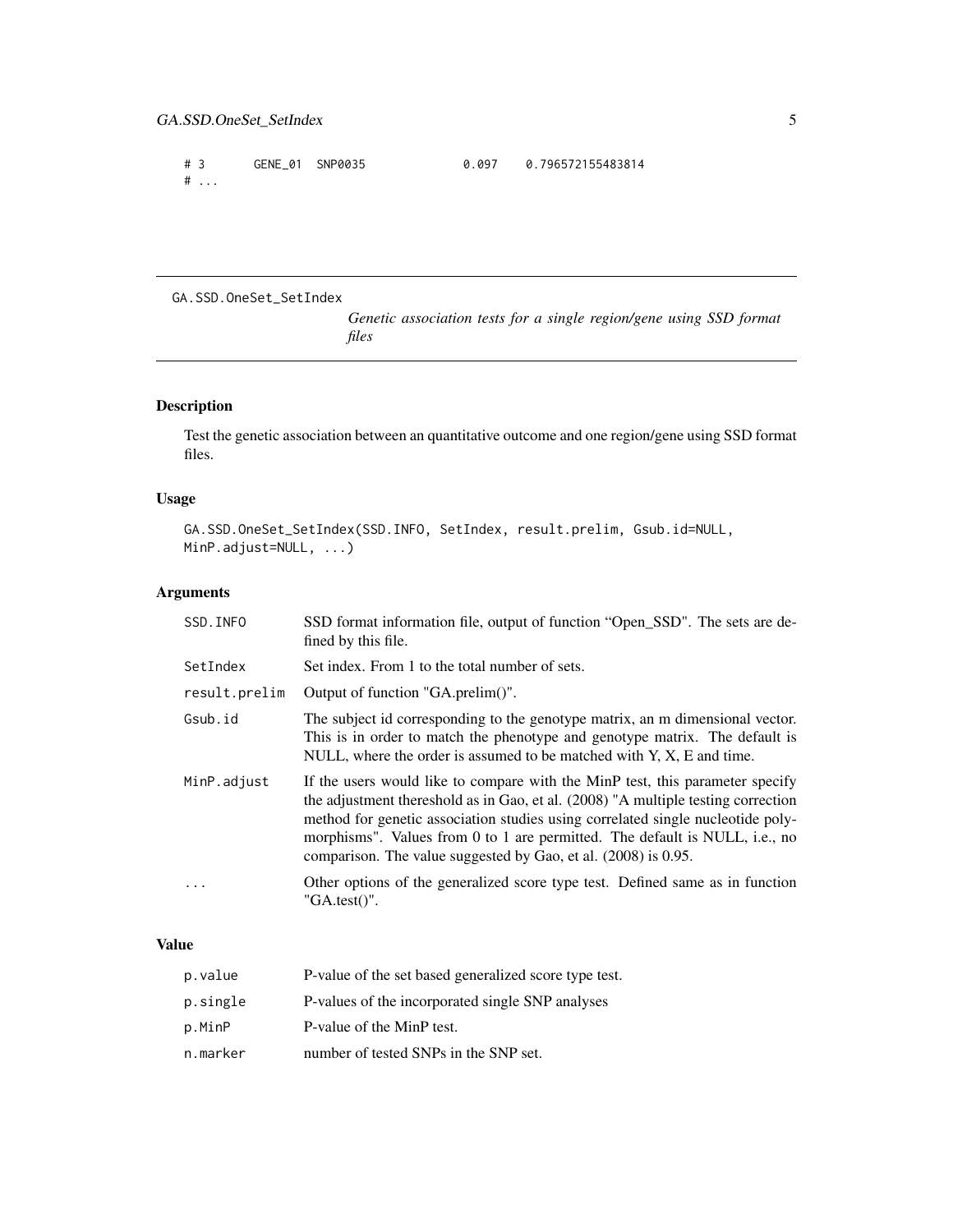#### Examples

```
# * Since the Plink data files used here are hard to be included in a R package,
# The usage is marked by "#" to pass the package check.
# library(LGEWIS)
##############################################
# Plink data files: File.Bed, File.Bim, File.Fam
# Files defining the sets: File.SetID, File.SSD, File.Info
# For longitudinal data, outcome and covariates are saved in a separate file: Y, time, X.
# Preliminary work was done using function null.LGRF.
# Create the MW File
# File.Bed<-"./example.bed"
# File.Bim<-"./example.bim"
# File.Fam<-"./example.fam"
# File.SetID<-"./example.SetID"
# File.SSD<-"./example.SSD"
# File.Info<-"./example.SSD.info"
# Generate SSD file
# To use binary ped files, you have to generate SSD file first.
# If you already have a SSD file, you do not need to call this function.
# Generate_SSD_SetID(File.Bed, File.Bim, File.Fam, File.SetID, File.SSD, File.Info)
# SSD.INFO<-Open_SSD(File.SSD, File.Info)
# Number of samples
# SSD.INFO$nSample
# Number of Sets
# SSD.INFO$nSets
## Fit the null model
# Y: outcomes, n by 1 matrix where n is the total number of observations
# X: covariates, n by p matrix
# time: describe longitudinal structure, n by 2 matrix
# result.prelim<-GA.prelim(Y,time,X=X)
## Test a single region
# out_single<-GA.SSD.OneSet_SetIndex(SSD.INFO=SSD.INFO,
# SetIndex=3, result.prelim=result.prelim,MinP.adjust=0.95)
# Example result
# out_single
# $n.marker
# [1] 108
# $p.single
# MAF p.value
# SNP0254 0.098 0.094386616
# SNP0273 0.091 0.976357482
```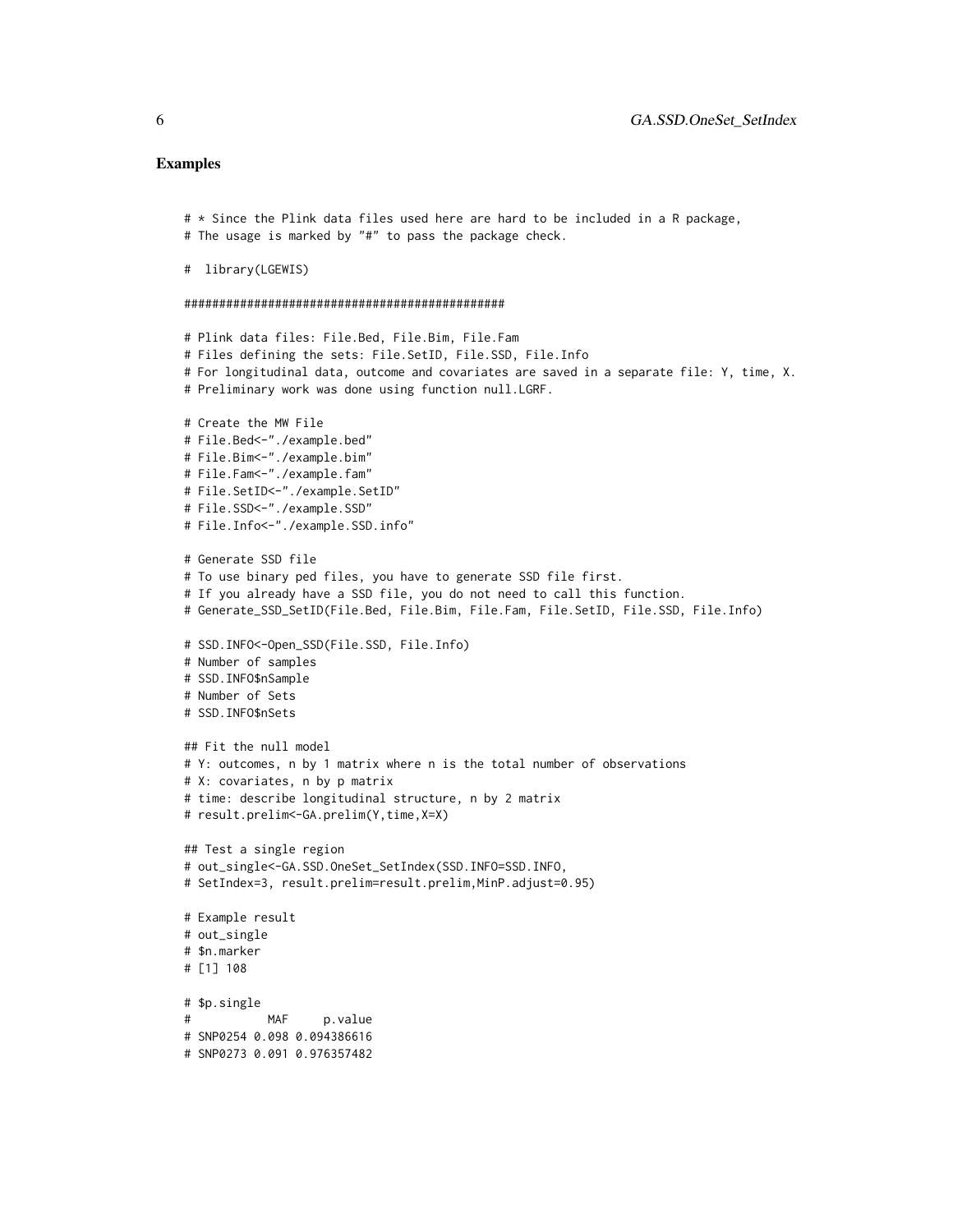#### <span id="page-6-0"></span>GA.test 7

```
# SNP0199 0.118 0.629960577
# . . .
# $p.MinP
# [1] 0.499237
# $p.value
# [1] 0.05976685
```
GA.test *Test the association between an quantitative outcome variable and a region/gene by a generalized score type test.*

## Description

Once the preliminary work is done using "GA.prelim()", this function tests a specifc region/gene. Single SNP analyses are also incorporated.

#### Usage

GA.test(result.prelim,G,Gsub.id=NULL,bootstrap=NULL, MinP.adjust=NULL,impute.method='fixed')

## Arguments

| result.prelim | The output of function "GEI.prelim()"                                                                                                                                                                                                                                                                                                                                                                  |  |  |
|---------------|--------------------------------------------------------------------------------------------------------------------------------------------------------------------------------------------------------------------------------------------------------------------------------------------------------------------------------------------------------------------------------------------------------|--|--|
| G             | Genetic variants in the target region/gene, an $m*q$ matrix where $m$ is the subject<br>ID and q is the total number of genetic variables. Note that the number of rows<br>in Z should be same as the number of subjects.                                                                                                                                                                              |  |  |
| Gsub.id       | The subject id corresponding to the genotype matrix, an m dimensional vector.<br>This is in order to match the phenotype and genotype matrix. The default is<br>NULL, where the order is assumed to be matched with Y, X and time.                                                                                                                                                                     |  |  |
| bootstrap     | Whether to use bootstrap for small sample size adjustement. This is recom-<br>mended when the number of subjects is small, or the set contains rare variants.<br>The default is NULL, but a suggested number is 10000 when it is needed.                                                                                                                                                               |  |  |
| MinP.adjust   | If the users would like to compare with the MinP test, this parameter specify<br>the adjustment thereshold as in Gao, et al. (2008) "A multiple testing correction<br>method for genetic association studies using correlated single nucleotide poly-<br>morphisms". Values from 0 to 1 are permitted. The default is NULL, i.e., no<br>comparison. The value suggested by Gao, et al. (2008) is 0.95. |  |  |
| impute.method | Choose the imputation method when there is missing genotype. Can be "ran-<br>dom", "fixed" or "bestguess". Given the estimated allele frequency, "random"<br>simulates the genotype from binomial distribution; "fixed" uses the genotype<br>expectation; "Best guess" uses the genotype with highest probability.                                                                                     |  |  |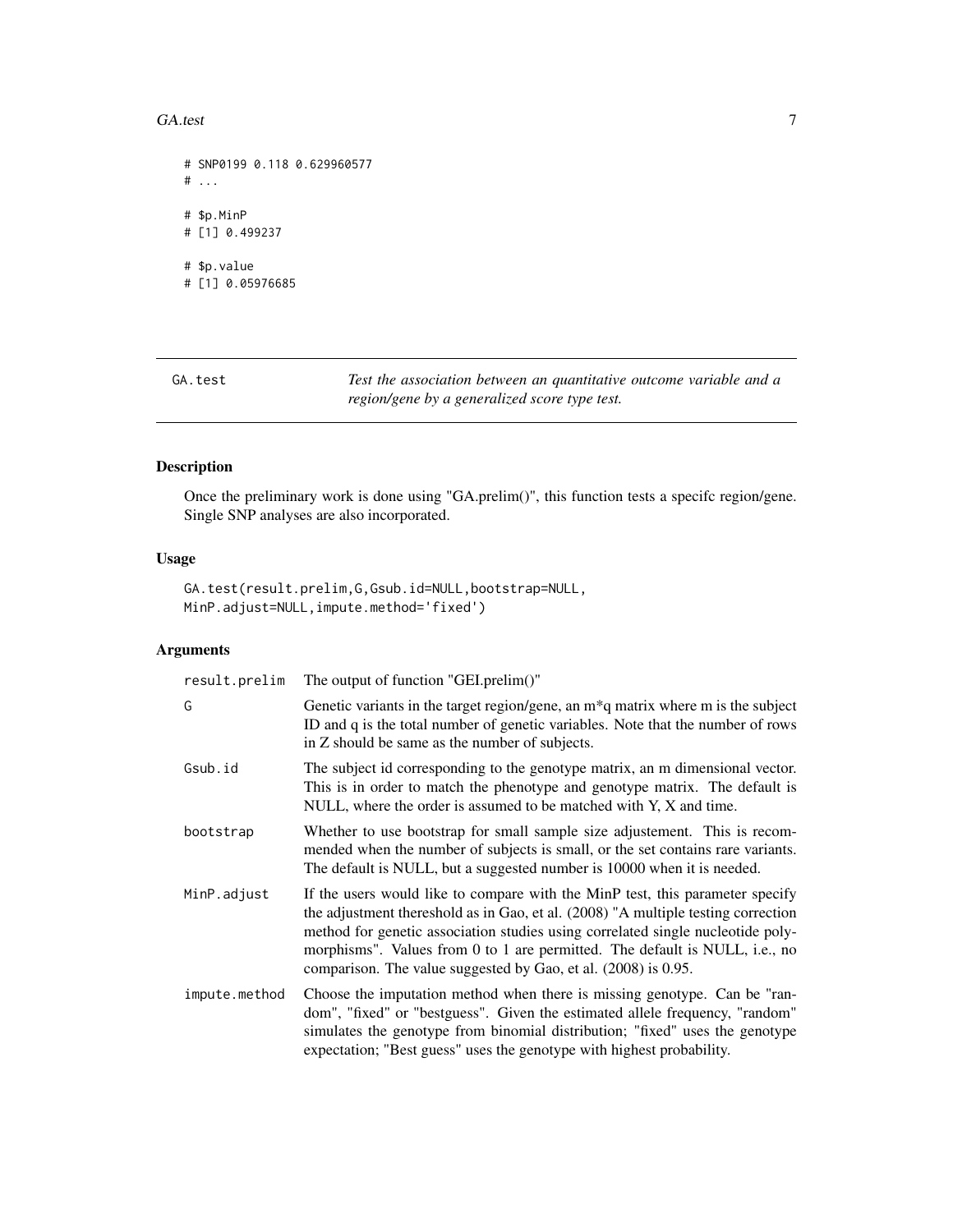#### <span id="page-7-0"></span>Value

| p.value  | P-value of the set based generalized score type test. |
|----------|-------------------------------------------------------|
| p.single | P-values of the incorporated single SNP analyses      |
| p.MinP   | P-value of the MinP test.                             |
| n.marker | number of heterozygous SNPs in the SNP set.           |

#### Examples

```
## GA.prelim does the preliminary data management.
# Input: Y, time, X (covariates)
## GA.test tests a region.
# Input: G (genetic variants) and result of GEI.prelim
library(LGEWIS)
# Load data example
# Y: outcomes, n by 1 matrix where n is the total number of observations
# X: covariates, n by p matrix
# time: describe longitudinal structure, n by 2 matrix
# G: genotype matrix, m by q matrix where m is the total number of subjects
data(LGEWIS.example)
Y<-LGEWIS.example$Y;time<-LGEWIS.example$time;X<-LGEWIS.example$X;G<-LGEWIS.example$G
# Preliminary data management
result.prelim<-GA.prelim(Y,time,X=X)
# test without the MinP test
result<-GA.test(result.prelim,G,MinP.adjust=NULL)
# test with the MinP test
result<-GA.test(result.prelim,G,MinP.adjust=0.95)
# test with the MinP test and the small sample adjustment
result<-GA.test(result.prelim,G,MinP.adjust=0.95,bootstrap=1000)
```
GEI.prelim *The preliminary data management for GEI (tests for gene-environment interaction)*

#### Description

Before testing a specific region using a generalized score type test, this function does the preliminary data management, such as pareparing spline basis functions for E etc..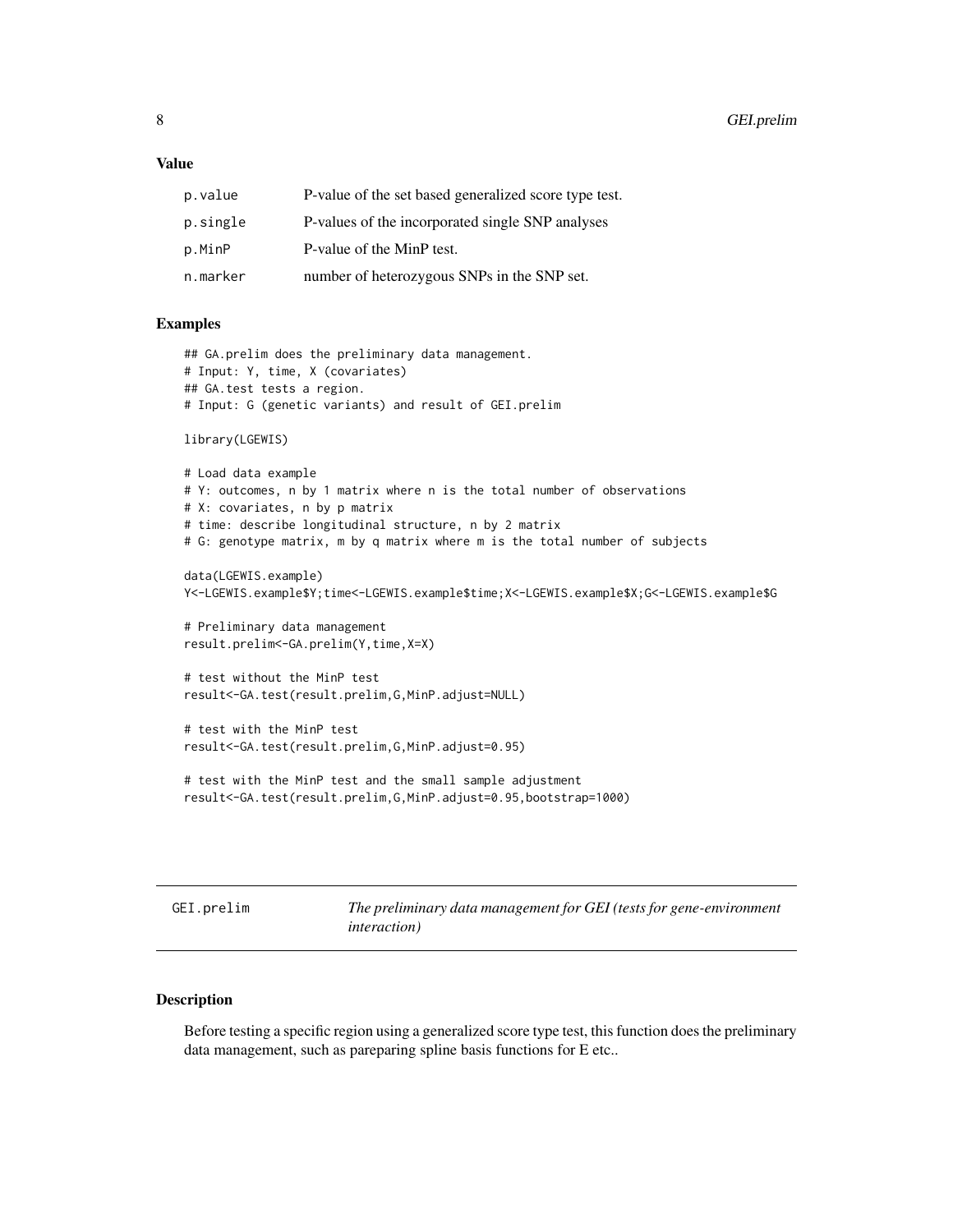## GEI.prelim 9

#### Usage

GEI.prelim(Y,time,E,X=NULL,E.method='ns',E.df=floor(sqrt(length(unique(time[,1])))), corstr="exchangeable")

## Arguments

| Y        | The outcome variable, an $n*1$ matrix where n is the total number of observations                                                                                               |  |  |
|----------|---------------------------------------------------------------------------------------------------------------------------------------------------------------------------------|--|--|
| time     | An n <sup>*2</sup> matrix describing how the observations are measured. The first column<br>is the subject id. The second column is the measured exam $(1,2,3,etc.).$           |  |  |
| E        | An n <sup>*1</sup> environmental exposure.                                                                                                                                      |  |  |
| X        | An $n * p$ covariates matrix where $p$ is the total number of covariates.                                                                                                       |  |  |
| E.method | The method of sieves for the main effect of E. It can be "ns" for natural cubic<br>spline sieves; "bs" for B-spline sieves; "ps" for polynomial sieves. The default<br>is "ns". |  |  |
| E. df    | Model complexity for the method of sieves, <i>i.e.</i> , number of basis functions. The<br>default is sqrt $(m)$ .                                                              |  |  |
| corstr   | The working correlation as specified in 'geeglm'. The following are permitted:<br>"independence", "exchangeable", "ar1".                                                        |  |  |

## Value

It returns a list used for function GEI.test().

### Examples

library(LGEWIS)

```
# Load data example
# Y: outcomes, n by 1 matrix where n is the total number of observations
# X: covariates, n by p matrix
# E: environmental exposure, n by 1 matrix
# time: describe longitudinal structure, n by 2 matrix
# G: genotype matrix, m by q matrix where m is the total number of subjects
data(LGEWIS.example)
Y<-LGEWIS.example$Y;time<-LGEWIS.example$time;
E<-LGEWIS.example$E;X<-LGEWIS.example$X;G<-LGEWIS.example$G
# Preliminary data management
```

```
result.prelim<-GEI.prelim(Y,time,E,X=X)
```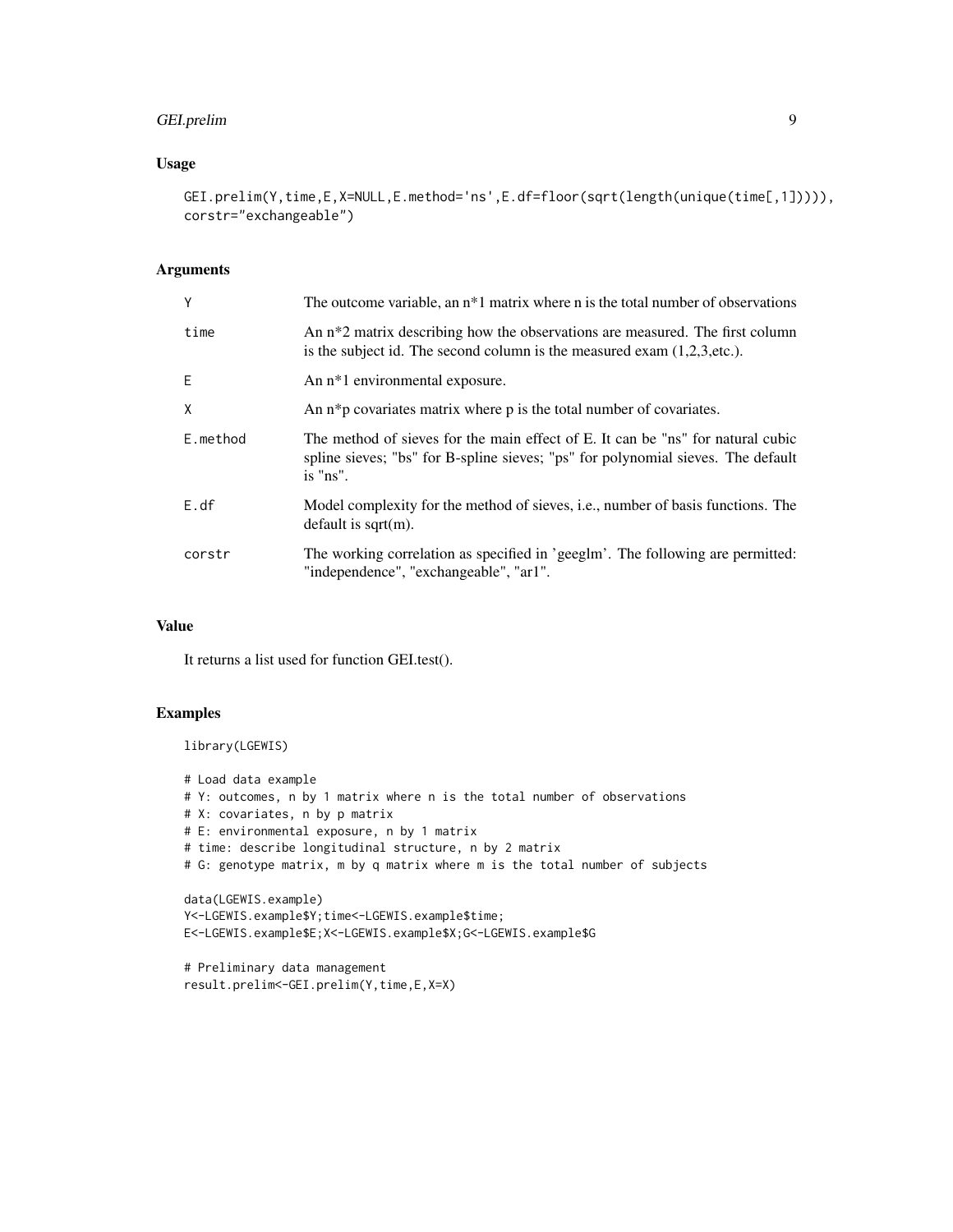<span id="page-9-0"></span>GEI.SSD.All *Gene-environment interaction tests for multiple regions/genes using SSD format files*

## Description

Test the interaction between an environmental exposure and multiple region/genes on a quantitative outcome using SSD format files.

### Usage

GEI.SSD.All(SSD.INFO, result.prelim, Gsub.id=NULL, MinP.adjust=NULL, ...)

## Arguments

| SSD. INFO     | SSD format information file, output of function "Open_SSD". The sets are de-<br>fined by this file.                                                                                                                                                                                                                                                                                                    |  |  |
|---------------|--------------------------------------------------------------------------------------------------------------------------------------------------------------------------------------------------------------------------------------------------------------------------------------------------------------------------------------------------------------------------------------------------------|--|--|
| result.prelim | Output of function "GEI.prelim()".                                                                                                                                                                                                                                                                                                                                                                     |  |  |
| Gsub.id       | The subject id corresponding to the genotype matrix, an m dimensional vector.<br>This is in order to match the phenotype and genotype matrix. The default is<br>NULL, where the order is assumed to be matched with $Y, X, E$ and time.                                                                                                                                                                |  |  |
| MinP.adjust   | If the users would like to compare with the MinP test, this parameter specify<br>the adjustment thereshold as in Gao, et al. (2008) "A multiple testing correction<br>method for genetic association studies using correlated single nucleotide poly-<br>morphisms". Values from 0 to 1 are permitted. The default is NULL, i.e., no<br>comparison. The value suggested by Gao, et al. (2008) is 0.95. |  |  |
| $\cdot$       | Other options of the generalized score type test. Defined same as in function<br>$"GEL.test()"$ .                                                                                                                                                                                                                                                                                                      |  |  |
|               |                                                                                                                                                                                                                                                                                                                                                                                                        |  |  |

## Value

| results | Results of the set based analysis. First column contains the set ID; Second                      |
|---------|--------------------------------------------------------------------------------------------------|
|         | column (second and third columns when the MinP test is compared) contains                        |
|         | the p-values; Last column contains the number of tested SNPs.                                    |
|         | results single Results of the single variant analysis for all variants in the sets. First column |
|         | contains the regions' names; Second column is the variants' names; Third col-                    |

umn contains the minor allele frequencies; Last column contains the p.values.

## Examples

# \* Since the Plink data files used here are hard to be included in a R package,

# The usage is marked by "#" to pass the package check.

# library(LGEWIS)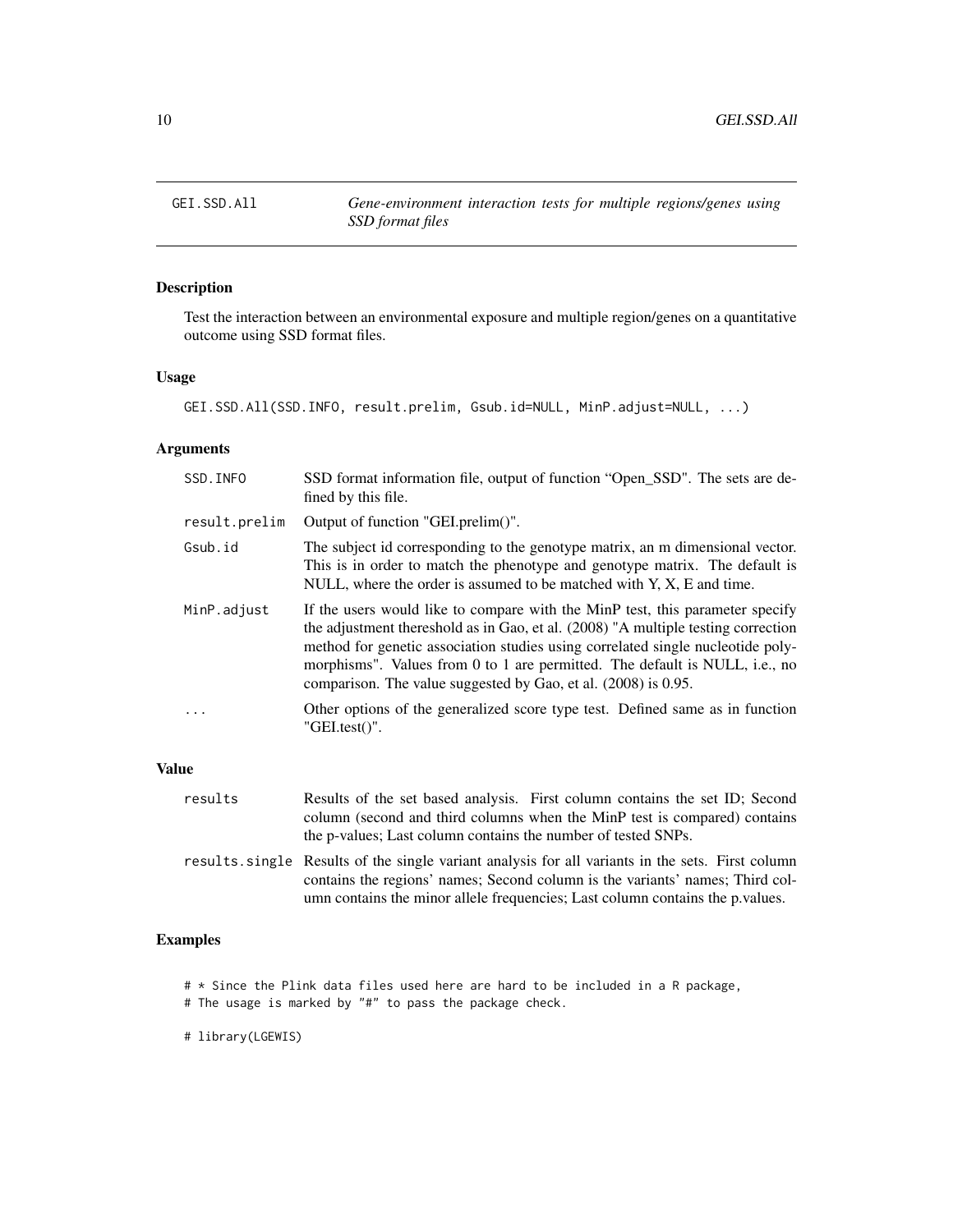#### GEI.SSD.All 11

##############################################

```
# Plink data files: File.Bed, File.Bim, File.Fam
# Files defining the sets: File.SetID, File.SSD, File.Info
# For longitudinal data, outcome and covariates are saved in a separate file: Y, time, X, E.
# Preliminary work was done using function null.LGRF.
# Create the MW File
# File.Bed<-"./example.bed"
# File.Bim<-"./example.bim"
# File.Fam<-"./example.fam"
# File.SetID<-"./example.SetID"
# File.SSD<-"./example.SSD"
# File.Info<-"./example.SSD.info"
# Generate SSD file
# To use binary ped files, you have to generate SSD file first.
# If you already have a SSD file, you do not need to call this function.
# Generate_SSD_SetID(File.Bed, File.Bim, File.Fam, File.SetID, File.SSD, File.Info)
# SSD.INFO<-Open_SSD(File.SSD, File.Info)
# Number of samples
# SSD.INFO$nSample
# Number of Sets
# SSD.INFO$nSets
## Fit the null model
# Y: outcomes, n by 1 matrix where n is the total number of observations
# X: covariates, n by p matrix
# E: covariates, n by 1 matrix
# time: describe longitudinal structure, n by 2 matrix
# result.prelim<-GEI.prelim(Y,time,E,X=X)
## Test all regions
# out_all<-GEI.SSD.All(SSD.INFO, result.prelim, MinP.adjust=0.95)
# Example result
# out.all$results
# SetID P.value P.value_MinP N.Marker
# 1 GENE_01 0.5617291 1.000000000 94
# 2 GENE_02 0.8079711 1.000000000 84
# 3 GENE_03 0.1046738 0.004664728 108
# 4 GENE_04 0.5976760 1.000000000 101
# 5 GENE_05 0.3240141 1.000000000 103
# 6 GENE_06 0.1277916 0.641227316 94
# 7 GENE_07 0.6957561 1.000000000 104
# 8 GENE_08 0.7630369 0.151874693 96
# 9 GENE_09 0.7164281 0.863155784 100
# 10 GENE_10 0.7292435 0.070854665 100
# out.all$results.single
# Region.name SNP.name MAF p.value
# 1 GENE_01 SNP0056 0.097 0.72366448267218
```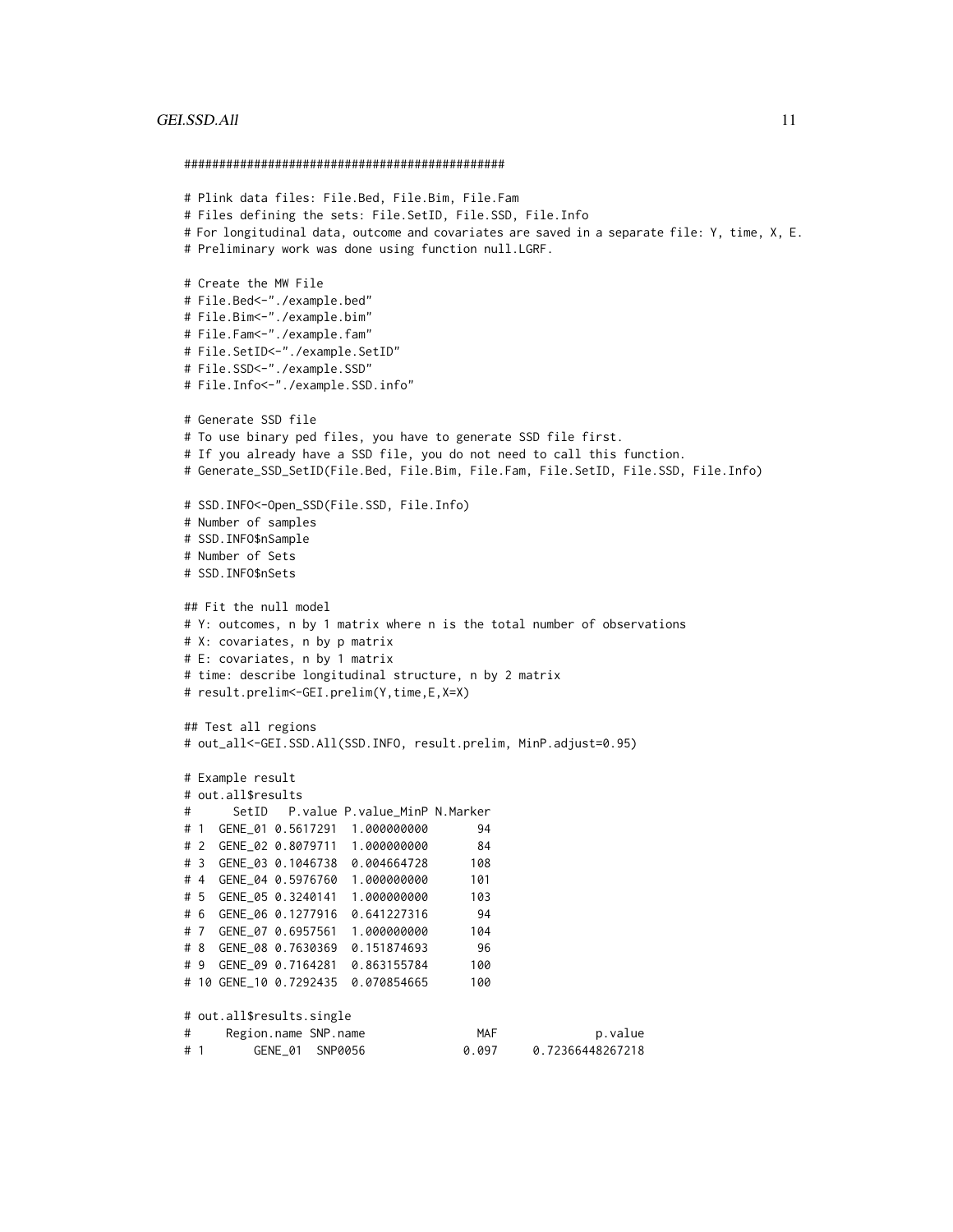<span id="page-11-0"></span>

| #2   | GENE 01 SNP0083 | 0 1 1 | 0.814563709041184 |
|------|-----------------|-------|-------------------|
| #3   | GENE 01 SNP0035 | 0.097 | 0.999162315393064 |
| $\#$ |                 |       |                   |

GEI.SSD.OneSet\_SetIndex

*Gene-environment interaction tests for a single region/gene using SSD format files*

## Description

Test the interaction between an environmental exposure and one region/gene on a quantitative outcome using SSD format files.

#### Usage

```
GEI.SSD.OneSet_SetIndex(SSD.INFO, SetIndex, result.prelim, Gsub.id=NULL,
MinP.adjust=NULL, ...)
```
## Arguments

| SSD. INFO     | SSD format information file, output of function "Open_SSD". The sets are de-<br>fined by this file.                                                                                                                                                                                                                                                                                                    |
|---------------|--------------------------------------------------------------------------------------------------------------------------------------------------------------------------------------------------------------------------------------------------------------------------------------------------------------------------------------------------------------------------------------------------------|
| SetIndex      | Set index. From 1 to the total number of sets.                                                                                                                                                                                                                                                                                                                                                         |
| result.prelim | Output of function "GEI.prelim()".                                                                                                                                                                                                                                                                                                                                                                     |
| Gsub.id       | The subject id corresponding to the genotype matrix, an m dimensional vector.<br>This is in order to match the phenotype and genotype matrix. The default is<br>NULL, where the order is assumed to be matched with $Y$ , $X$ , $E$ and time.                                                                                                                                                          |
| MinP.adjust   | If the users would like to compare with the MinP test, this parameter specify<br>the adjustment thereshold as in Gao, et al. (2008) "A multiple testing correction<br>method for genetic association studies using correlated single nucleotide poly-<br>morphisms". Values from 0 to 1 are permitted. The default is NULL, i.e., no<br>comparison. The value suggested by Gao, et al. (2008) is 0.95. |
|               | Other options of the generalized score type test. Defined same as in function<br>$"GEL.test()"$ .                                                                                                                                                                                                                                                                                                      |

#### Value

| p.value  | P-value of the set based generalized score type test. |
|----------|-------------------------------------------------------|
| p.single | P-values of the incorporated single SNP analyses      |
| p.MinP   | P-value of the MinP test.                             |
| n.marker | number of tested SNPs in the SNP set.                 |
| E. df    | number of tested SNPs in the SNP set.                 |
| G. df    | number of tested SNPs in the SNP set.                 |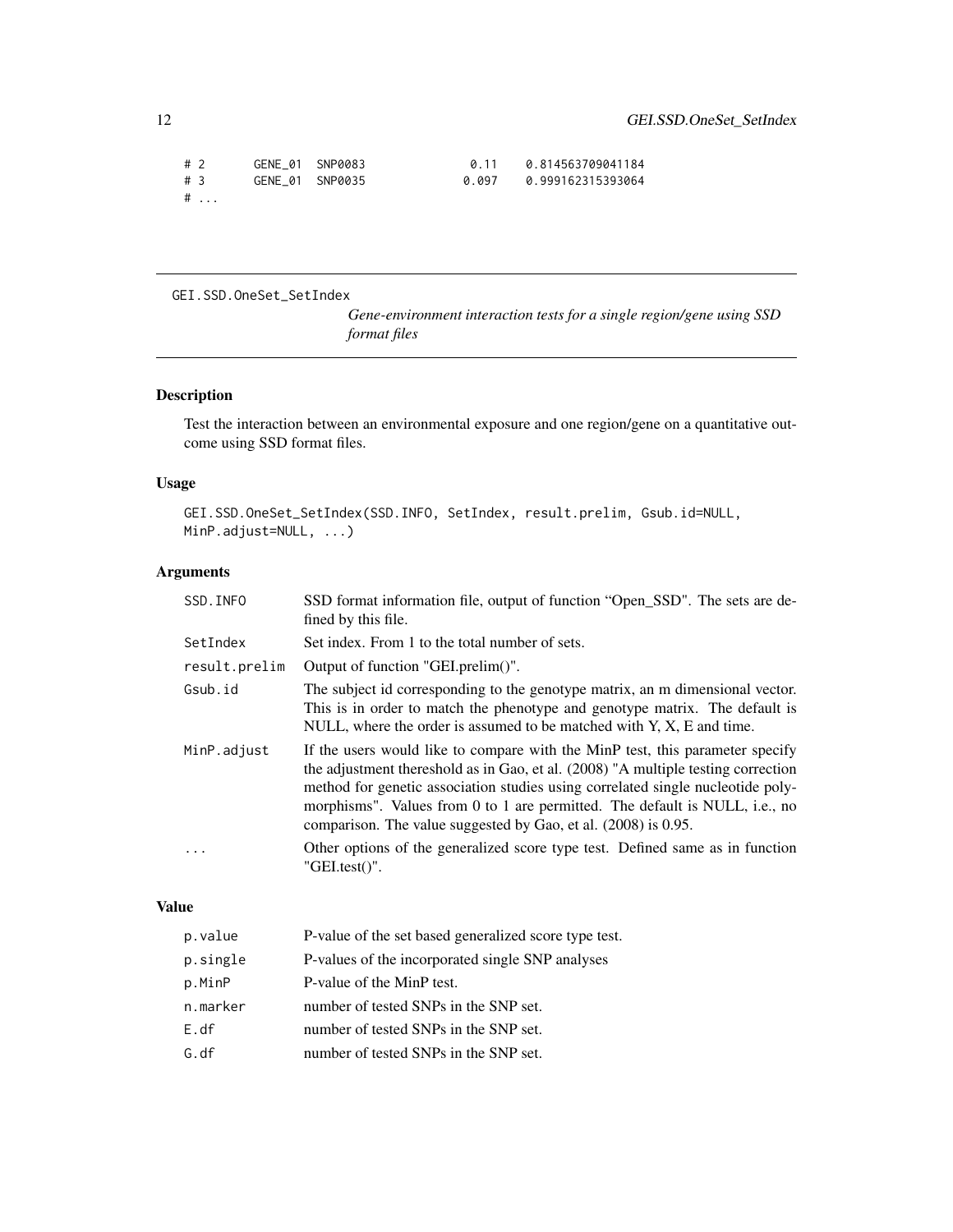#### Examples

# \* Since the Plink data files used here are hard to be included in a R package, # The usage is marked by "#" to pass the package check.

```
# library(LGEWIS)
```

```
##############################################
```

```
# Plink data files: File.Bed, File.Bim, File.Fam
# Files defining the sets: File.SetID, File.SSD, File.Info
# For longitudinal data, outcome and covariates are saved in a separate file: Y, time, X, E.
# Preliminary work was done using function null.LGRF.
# Create the MW File
# File.Bed<-"./example.bed"
# File.Bim<-"./example.bim"
# File.Fam<-"./example.fam"
# File.SetID<-"./example.SetID"
# File.SSD<-"./example.SSD"
# File.Info<-"./example.SSD.info"
# Generate SSD file
# To use binary ped files, you have to generate SSD file first.
# If you already have a SSD file, you do not need to call this function.
# Generate_SSD_SetID(File.Bed, File.Bim, File.Fam, File.SetID, File.SSD, File.Info)
# SSD.INFO<-Open_SSD(File.SSD, File.Info)
# Number of samples
# SSD.INFO$nSample
# Number of Sets
# SSD.INFO$nSets
## Fit the null model
# Y: outcomes, n by 1 matrix where n is the total number of observations
# X: covariates, n by p matrix
# E: covariates, n by 1 matrix
# time: describe longitudinal structure, n by 2 matrix
# result.prelim<-GEI.prelim(Y,time,E,X=X)
## Test a single region
# out_single<-GEI.SSD.OneSet_SetIndex(SSD.INFO=SSD.INFO,
# SetIndex=3, result.prelim=result.prelim,MinP.adjust=0.95)
# Example result
# out_single
# $n.marker
# [1] 108
# $E.df
# [1] 22
```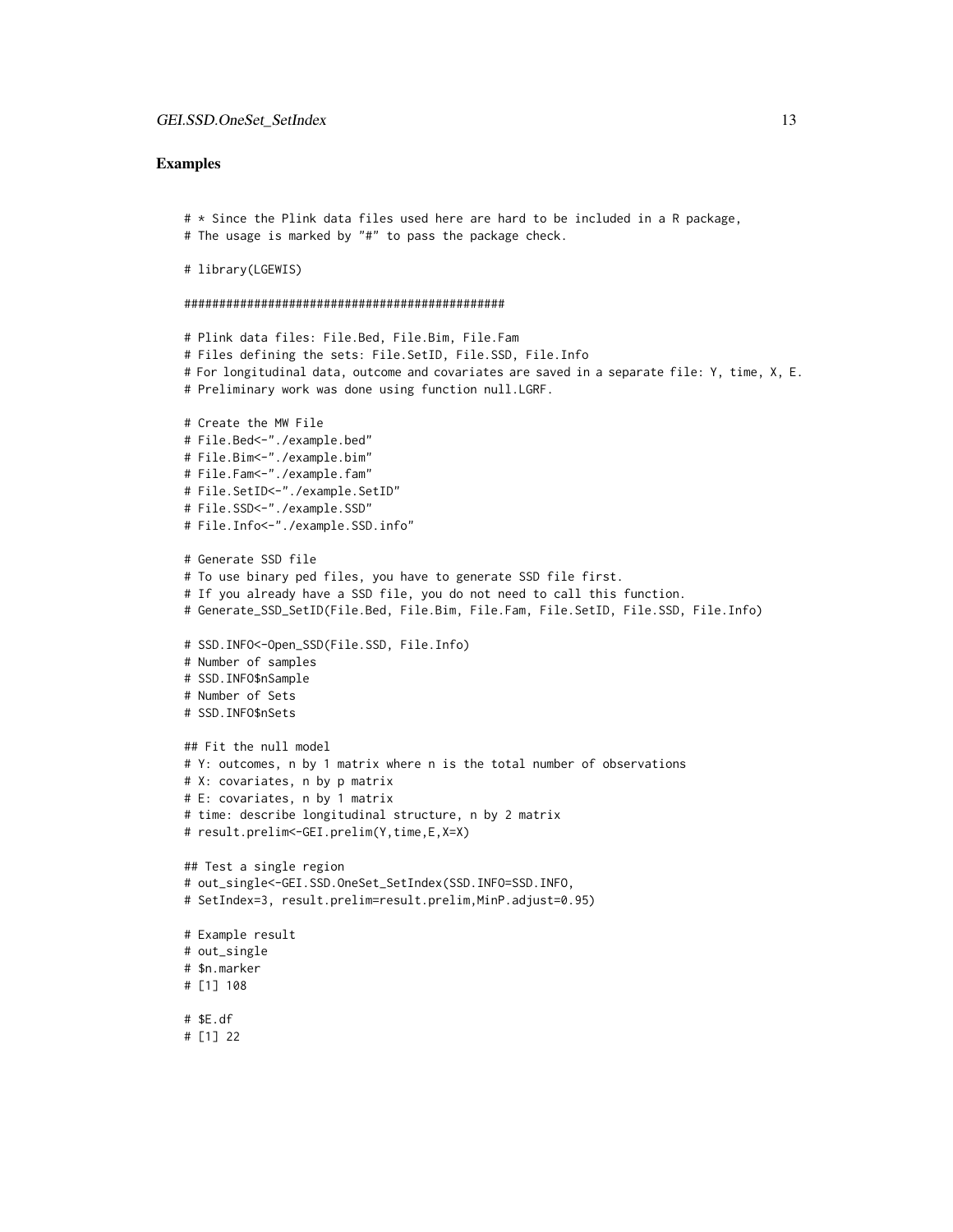```
# $G.df
# [1] 22
# $p.single
# MAF p.value
# SNP0254 0.098 5.920758e-01
# SNP0273 0.091 9.468959e-01
# SNP0199 0.118 4.131540e-01
# ...
# $p.MinP
# [1] 3.876731e-05
# $p.value
# [1] 0.1167991
```
GEI.test *Test the interaction between an environemental exposure and a region/gene by a generalized score type test.*

#### Description

Once the preliminary work is done using "GEI.prelim()", this function tests a specifc region/gene. Single SNP analyses are also incorporated.

#### Usage

GEI.test(result.prelim,G,Gsub.id=NULL,G.method='wPCA',G.df=floor(sqrt(nrow(G))), bootstrap=NULL,MinP.adjust=NULL,impute.method='fixed')

## Arguments

| result.prelim | The output of function "GEI.prelim()"                                                                                                                                                                                                                                                                                                                                                                                                                                                               |
|---------------|-----------------------------------------------------------------------------------------------------------------------------------------------------------------------------------------------------------------------------------------------------------------------------------------------------------------------------------------------------------------------------------------------------------------------------------------------------------------------------------------------------|
| G             | Genetic variants in the target region/gene, an $m*q$ matrix where m is the subject<br>ID and q is the total number of genetic variables. Note that the number of rows<br>in Z should be same as the number of subjects.                                                                                                                                                                                                                                                                             |
| Gsub.id       | The subject id corresponding to the genotype matrix, an m dimensional vector.<br>This is in order to match the phenotype and genotype matrix. The default is<br>NULL, where the order is assumed to be matched with Y, X and time.                                                                                                                                                                                                                                                                  |
| G.method      | The dimension reduction method for main effect adjustment of G. The following<br>are permitted: "wPCA" for weighted principal component analysis; "PCA" for<br>principal component analysis; "PLS" for partial least square regression; "R2" for<br>ordering the principal components by their R-squares. The dimension reduction<br>method is in order to analyze large regions, <i>i.e.</i> , the number of variants is close<br>to or larger than the number of subjects. The default is "wPCA". |
| G.df          | Number of components selected by the dimension reduction method. The de-<br>fault is $sqrt(m)$ .                                                                                                                                                                                                                                                                                                                                                                                                    |

<span id="page-13-0"></span>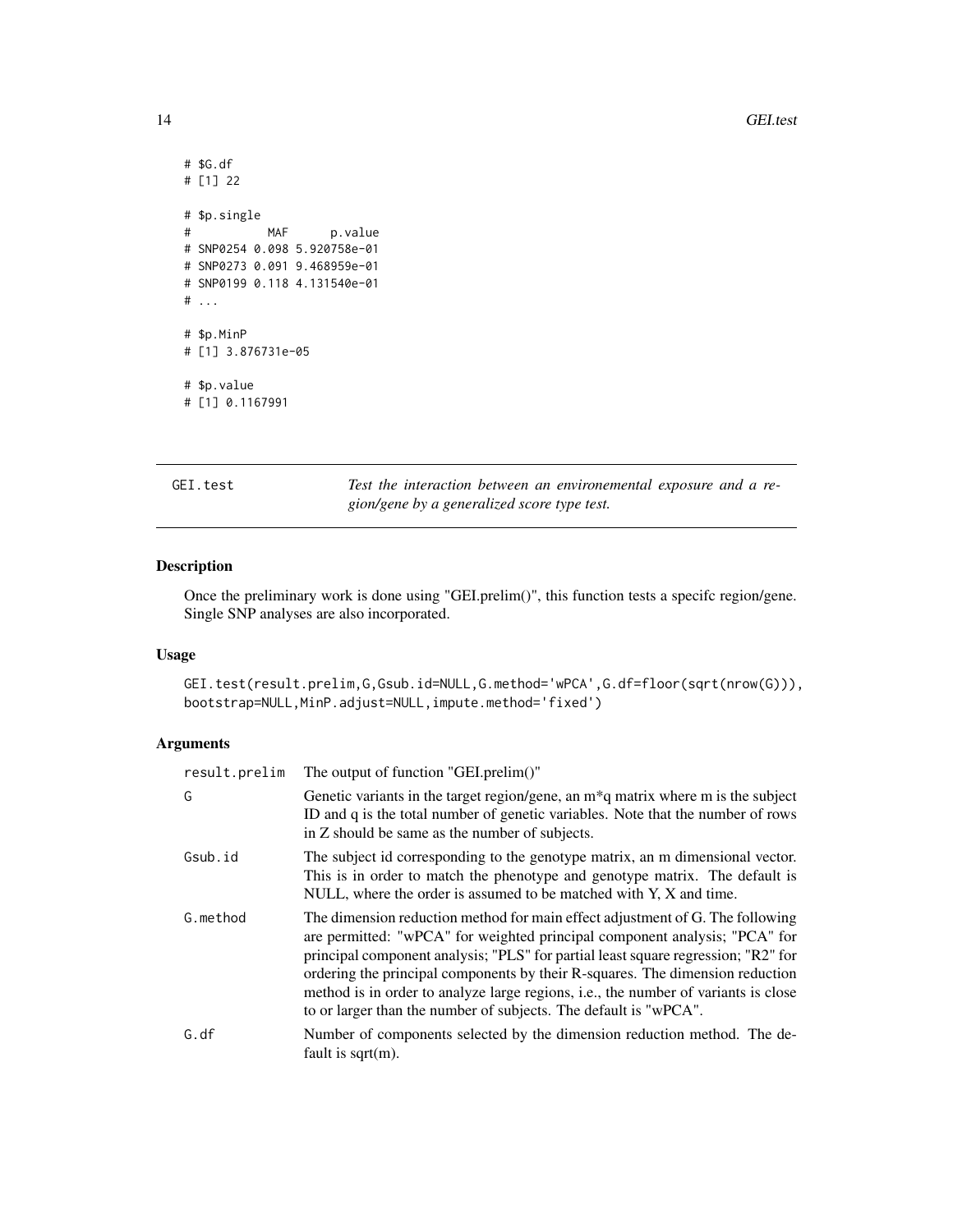#### GEI.test 15

| bootstrap     | Whether to use bootstrap for small sample size adjustement. This is recom-<br>mended when the number of subjects is small, or the set contains rare variants.<br>The default is NULL, but a suggested number is 10000 when it is needed.                                                                                                                                                               |
|---------------|--------------------------------------------------------------------------------------------------------------------------------------------------------------------------------------------------------------------------------------------------------------------------------------------------------------------------------------------------------------------------------------------------------|
| MinP.adjust   | If the users would like to compare with the MinP test, this parameter specify<br>the adjustment thereshold as in Gao, et al. (2008) "A multiple testing correction<br>method for genetic association studies using correlated single nucleotide poly-<br>morphisms". Values from 0 to 1 are permitted. The default is NULL, i.e., no<br>comparison. The value suggested by Gao, et al. (2008) is 0.95. |
| impute.method | Choose the imputation method when there is missing genotype. Can be "ran-<br>dom", "fixed" or "bestguess". Given the estimated allele frequency, "random"<br>simulates the genotype from binomial distribution; "fixed" uses the genotype<br>expectation; "Best guess" uses the genotype with highest probability.                                                                                     |
|               |                                                                                                                                                                                                                                                                                                                                                                                                        |

#### Value

| p.value  | P-value of the set based generalized score type test. |
|----------|-------------------------------------------------------|
| p.single | P-values of the incorporated single SNP analyses      |
| p.MinP   | P-value of the MinP test.                             |
| n.marker | number of heterozygous SNPs in the SNP set.           |
| E. df    | number of tested SNPs in the SNP set.                 |
| G. df    | number of tested SNPs in the SNP set.                 |

### Examples

```
## GEI.prelim does the preliminary data management.
# Input: Y, time, E, X (covariates)
## GEI.test tests a region.
# Input: G (genetic variants) and result of GEI.prelim
```

```
library(LGEWIS)
```

```
# Load data example
# Y: outcomes, n by 1 matrix where n is the total number of observations
# X: covariates, n by p matrix
# E: environmental exposure, n by 1 matrix
# time: describe longitudinal structure, n by 2 matrix
# G: genotype matrix, m by q matrix where m is the total number of subjects
data(LGEWIS.example)
Y<-LGEWIS.example$Y;time<-LGEWIS.example$time;
E<-LGEWIS.example$E;X<-LGEWIS.example$X;G<-LGEWIS.example$G
# Preliminary data management
result.prelim<-GEI.prelim(Y,time,E,X=X)
# test without the MinP test
result<-GEI.test(result.prelim,G,MinP.adjust=NULL)
# test with the MinP test
```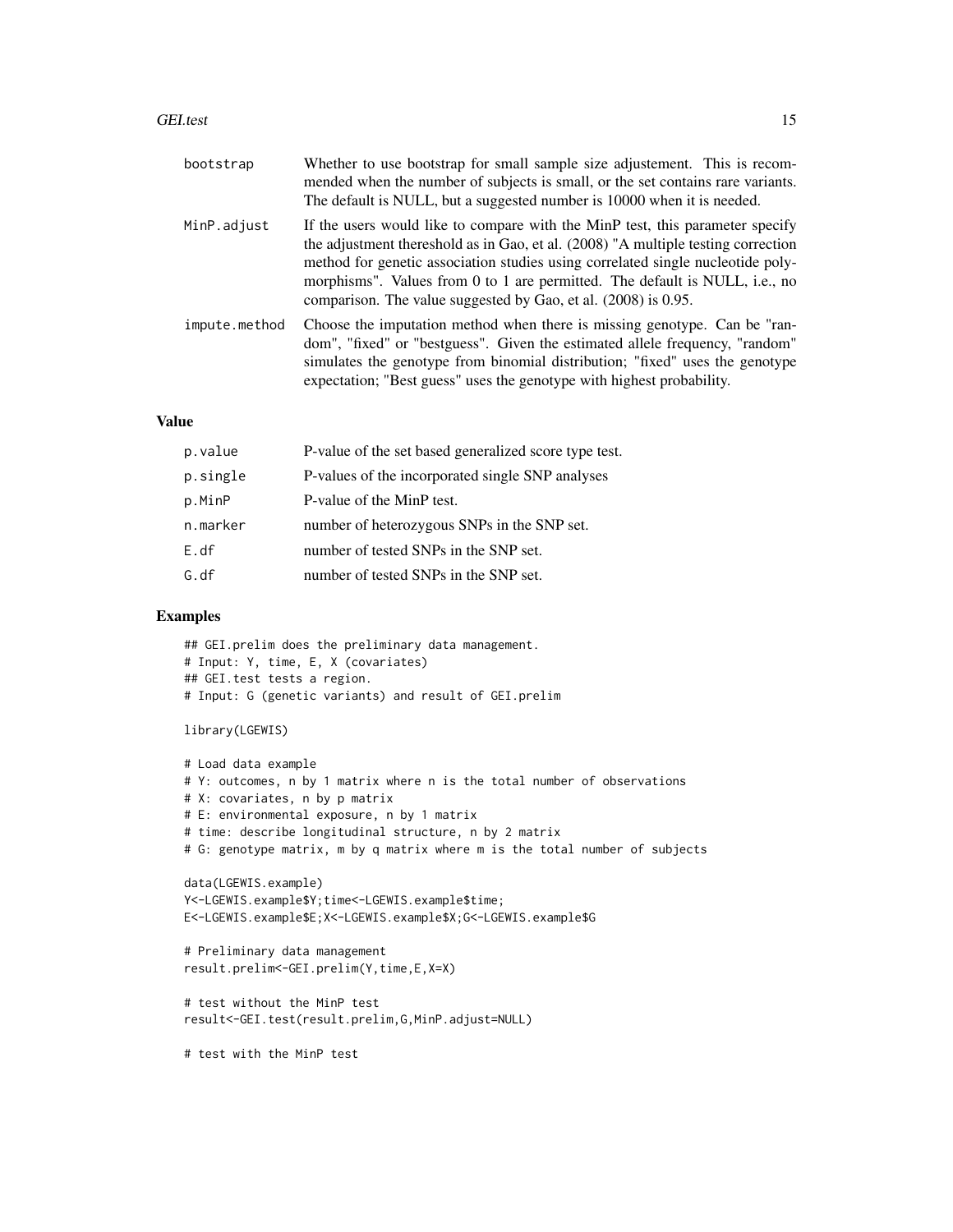```
result<-GEI.test(result.prelim,G,MinP.adjust=0.95)
```

```
# test with the MinP test and the small sample adjustment
result<-GEI.test(result.prelim,G,MinP.adjust=0.95,bootstrap=1000)
```
LGEWIS.example *Data example for LGEWIS (tests for genetic association or geneenvironment interaction)*

#### Description

The dataset contains outcome variable Y, covariate X, environmental exposure E, time, and genotype data Z. The first column in time is the subject ID and the second column is the measured exam. Y, X, E and time are all in long form. Z is a genotype matrix where each row corresponds to one subject.

## Usage

data(LGEWIS.example)